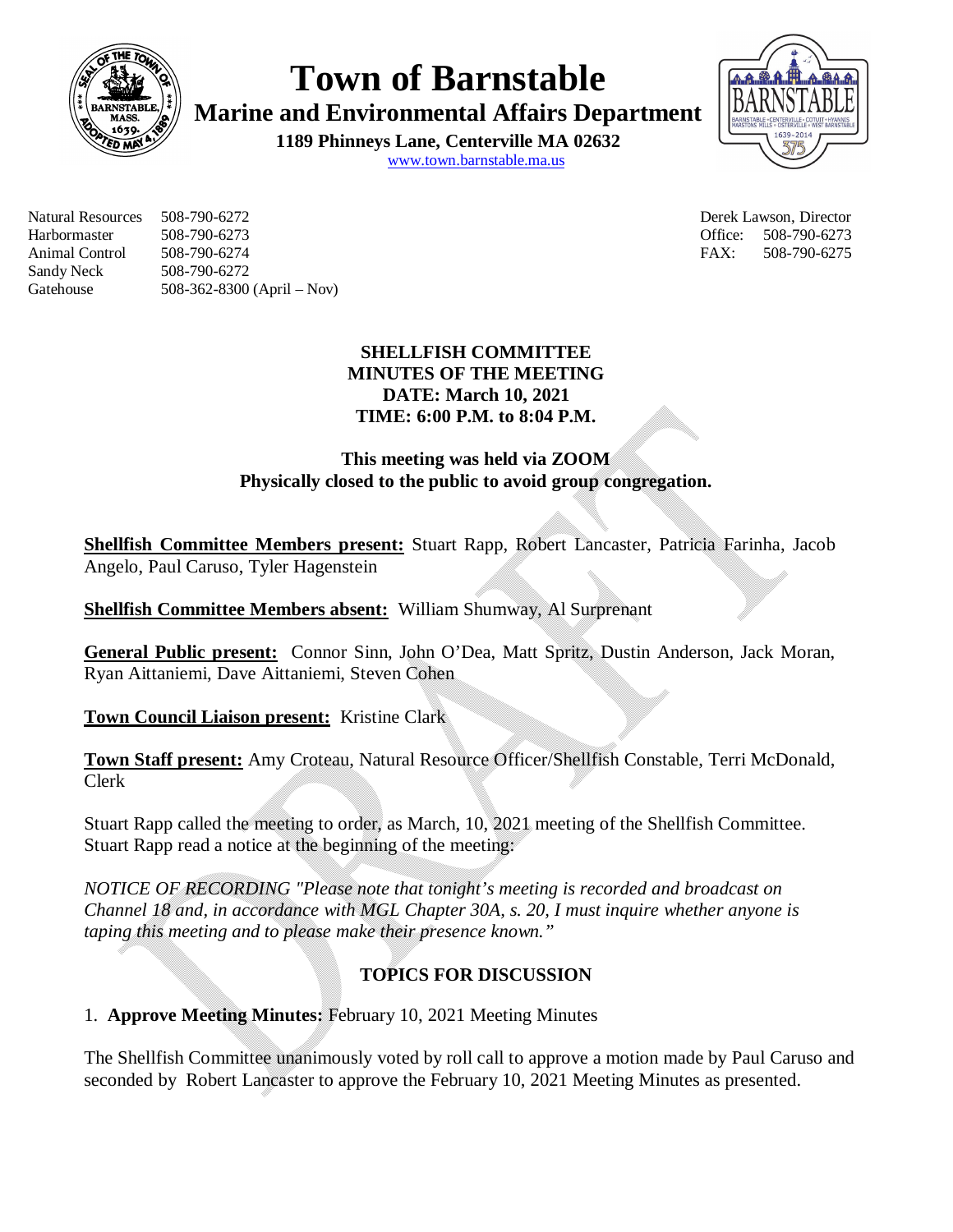2. **Chairman's Comments:** Stuart Rapp received an email from the Town Attorney about the request by the Appointment Committee propose changes. Stuart Rapp will meet Kris Clark, Jacob Angelo and any member who wishes to discuss the proposed changes.

## 3. **Natural Resources Report:**

Officer Amy Croteau announced that Dick Kraus of ARC passed away. A grace period has been extended to Lynn Kraus during this time. Condolences go out to Lynn and her family. This is a huge loss for the Shellfish Community. Dick played an instrumental role in the development of the aquaculture industry both on and off the Cape, he will be missed.

Natural Resources went into the Marstons Mills River to get footage post dragging, but the GoPro did not work. The problem has been fixed and will be attempted again to gain footage for a presentation at next month's meeting.

2020 Commercial Shellfish Licenses expire March 31, 2020. Deadline to submit all paperwork and payment in full is May 3, 2021 (due to May  $1<sup>st</sup>$  falling on a Saturday).

\*\*Harvesting during the month of April requires balances to be paid in full and all required documentation submitted by April 1, 2021.

Recreational Shellfish Permits Sold to date:

| <b>Permit Type</b>       | 2020 | 2021 |
|--------------------------|------|------|
| Resident                 | 254  | 577  |
| <b>Senior Resident</b>   | 243  | 427  |
| Non-Resident             | 94   | 144  |
| Seasonal                 |      |      |
| <b>NR</b> Veteran        | Q    | 11   |
| <b>NR Senior Veteran</b> | 29   | 42   |
| <b>TOTALS</b>            |      | 1201 |

Oyster season is still strong and an email was sent out to all previous permit holders notifying that the new shellfish license is available to purchase.

Shoestring Bay will close on April 1<sup>st</sup>, this is an annual water quality Division of Marine Fisheries closure.

April 1, 2021 brings closures to Shoestring Bay, Scudder Lane Recreational Area, and end Oyster Season at Scudder Lane.

Recreational Area of Scudder Lane will close on April 1, 2021 and will end the oyster season on the north side. There may be an Emergency Town Managers Order allowing Oysters at Bay Street in North Bay to be harvested into mid-April, 2021 to clean out the area. There has been a pathology report from the Division of Marine Fisheries identifying a light infection of SSO, Dermo and MSX in the oysters in North Bay. This would be an additional 13 days of oyster harvesting to remove the remaining stock. A staff meeting is scheduled for tomorrow and will be discussed further at this time.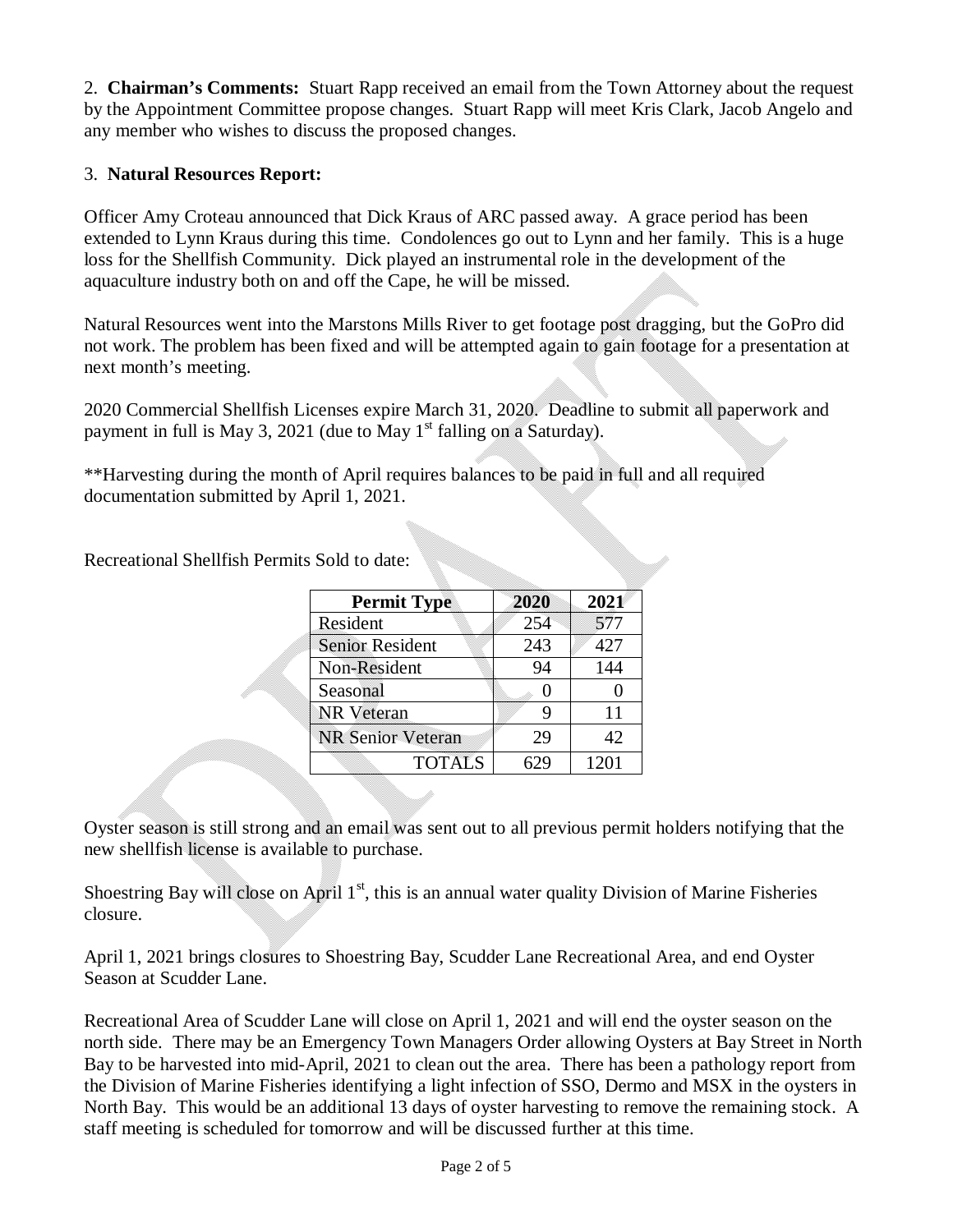• Cotuit Civic Association letter regarding Minutes from 11/18/2020 Shellfish Committee Meeting

The letter dated: February 17, 2021 was read in its entirety by Officer Croteau. The Committee discussed that neither Councilor Rapp Grassetti nor Jim Dannhauser (President of the Cotuit-Santuit Civic Association) expressed any support for Mr. McKinnon's request for the reconfiguration of a pier on his property in Cotuit. The Committee decided that an amendment to the minutes dated November 18, 2020 was necessary.

The Shellfish Committee unanimously voted by roll call to approve a motion made by Robert Lancaster and seconded by Jacob Angelo to delete the posted Shellfish Committee Meeting Minutes dated November 18, 2020 and replace with amended minutes containing the removal of bullet point on page three "Councilor Rapp Grassetti and the Cotuit Civic Association support this project".

• Significant Shellfish Habitat Ratings (Three Bays and Barnstable Harbor)

2021 marks the 10 year expiration for the Shellfish Area Rating Assignments in Three Bays and Barnstable Harbor. An informal invitation regarding interest in participation was sent out to those recreational and commercial shellfishers who have frequently harvested in Barnstable Harbor and Three Bays. If you are interested or know of anyone who would be please reach out to Officer Croteau. The Shellfish Biologist will be choosing the team.

Barnstable Harbor Seasonal Closure and Water Quality Sampling

DMF has agreed to increase water quality sampling in a couple of areas starting in 2023 in Barnstable Harbor. 15 clean samples are needed to warrant a classification change by DMF and there are no guarantees they will come up clean. This will take about 8-10 years of sampling to see if the data supports a lesser seasonal closure.

• Seasonal Mooring Area Closures DRAFT Maps

Draft Mooring Area Closure Maps of the Three Bay Area and Barnstable Harbor were presented. These draft shapes have been by the Mooring Officer, Shellfish Biologist, Officer Croteau and the DMF Area Biologist created to maximize the area that can be kept open to due to the changes in the NSSP ordinance. A draft of the Bridge Street Recreational Area shows the recreational area will be closed and possibly relocated to an area on the east of the ramp towards the Wianno Relay Area. This is a great loss, as this area is heavily used by recreational shellfishers. It is an area that requires little walking from a parking area to access shellfish. More on these draft maps will be presented in the near future.

#### 4. **Status of pending NOI pier applications before the Conservation Commission:**

| Applicant:                        | Stephen Cohen                                                      |
|-----------------------------------|--------------------------------------------------------------------|
| Project Location:                 | 209 Bay Street, Osterville, MA 02655                               |
| Representative:                   | John O'Dea, Sullivan Engineering and Consulting, Inc.              |
| Proposed Project:                 | To construct and maintain a timber boardwalk, pier, ramp and float |
| <b>Conservation Hearing Date:</b> | 03/30/2021 6:30PM via Zoom                                         |

This area is rated as a ten out of ten for Shellfish Habitat. After much discussion there was agreement that this project would create a negative impact on shellfish in the area.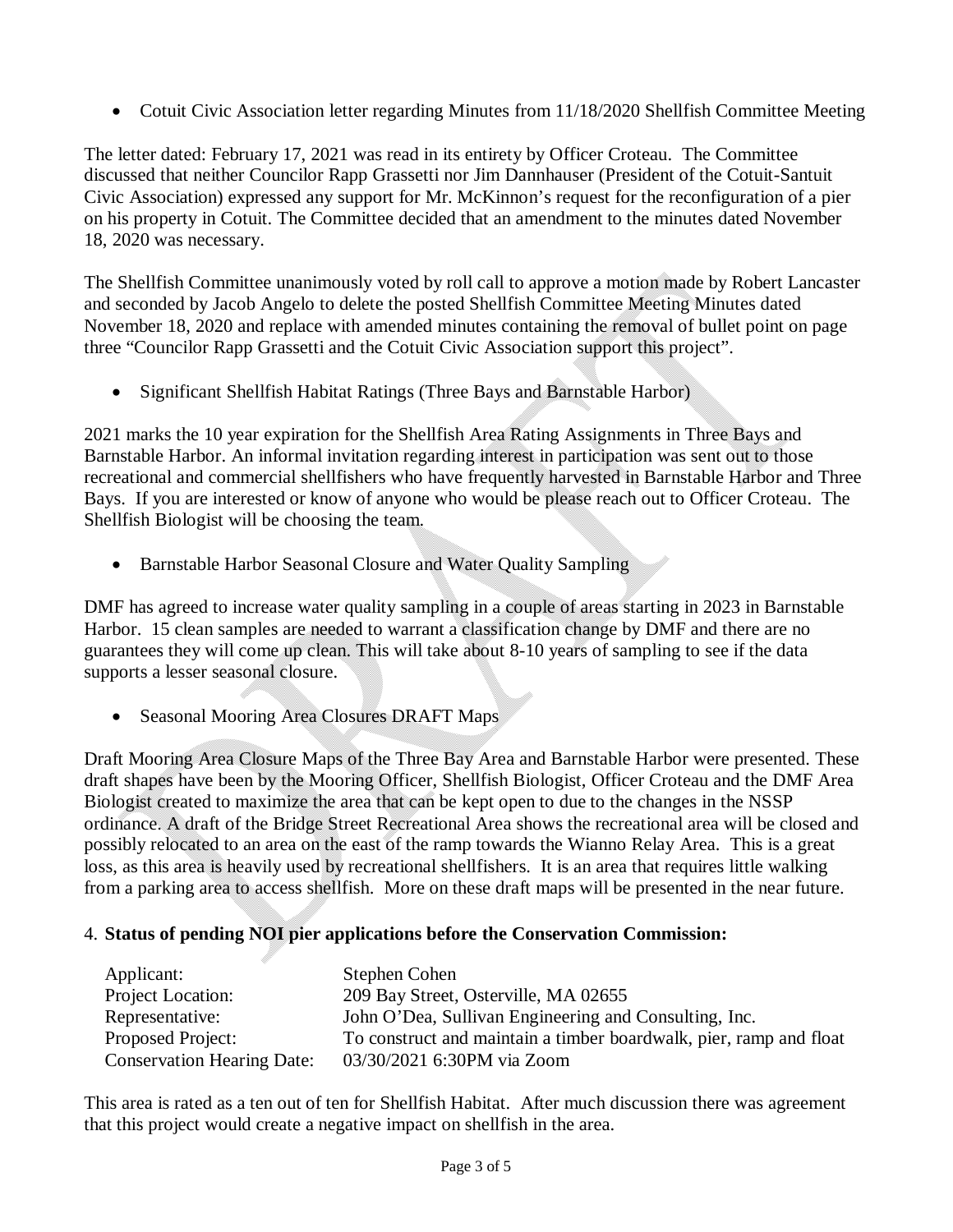The Shellfish Committee unanimously voted by roll call to approve a motion made by Paul Caruso and seconded by Patricia Farinha to have Stuart Rapp compose a letter to the Conservation Commission informing them that the Shellfish Committee does not support this NOI due to the negative impact it will have on this shellfish area.

#### 5. **New Business:**

A. Proposed regulation changes pertaining to commercial catch reports: §407-12-D(4) and §407-13- A(3).

This matter was sent to the sub-committee to review and respond with comments. May be brought back to the next meeting for a vote.

B. Proposed regulation changes pertaining to transfer of recreational permits and recreational permit suspensions: §1-5 and §407-71 for VOTE.

This will be brought back to the next meeting for a vote.

6. **Old Business:** None, error on Agenda.

## 7. **Special Presentations:**

A. Ecological Improvements- Bioengineered Living Shoreline Technology (Jack Moran / Matt Spritz)

Presentation was well received by the Committee.

B. Review of Potential Shellfish Habitat Improvement Methods (Sub-Committee: Paul Caruso, Al Suprenant, Jake Angelo)

Paul Caruso presented: the same draft that was shown last month.

These items will be put on the Agenda one a month starting next month and discussed at greater lengths among the committee members. The first item of Boat Issues will be on next month's Agenda for further discussion.

## 8. **Matters not reasonably anticipated by the Chair:**

Stuart Rapp brought up the Rating Sub-Committee, and questioned how many wild fishermen are on this Sub-Committee, also he suggest Jake Angelo and Tyler Hagelstein be considered for that Sub-Committee. If there is anyone with local knowledge of the shoreline, Tyler recommended Dave Ryan be asked to be put on this Committee. The original members on this Committee will be reached out to and asked if they wish to continue to be on this Committee. Many are no longer active in the shellfishery. The Shellfish Biologist will be heading this Committee up and choosing the members.

Kris Clark requested that the Shellfish Committee Meeting schedule with the new times be populated for the remainder of the year on the Shellfish Committee's web page.